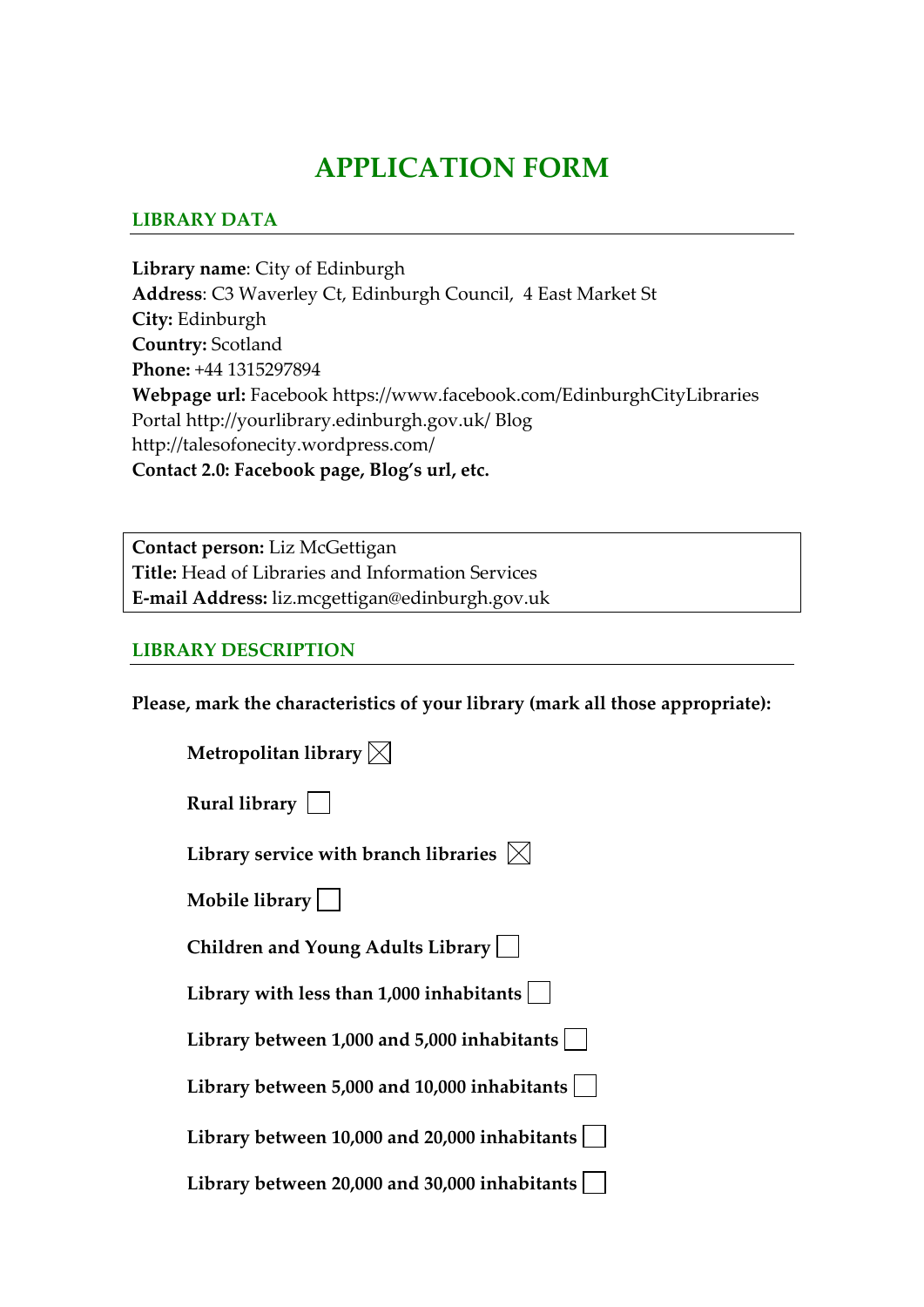| Library between 30,000 and 100,000 inhabitants       |  |
|------------------------------------------------------|--|
| Library between 100,000 and 200,000 inhabitants      |  |
| Library between 200,000 and 500,000 inhabitants      |  |
| Library with more than $500,000$ inhabitants $\vert$ |  |
| <b>MORE INFORMATION</b>                              |  |

**Please, tell us a bit more about your library, pictures are also welcome:** 

**Short description:** Edinburgh Libraries won Best UK Library Service 2012 and are nominated again this year. 28 Libraries, Prison Service, Care and Children in Care Homes, Hospital Services

**Current library programs:** please read about us at Portal http://yourlibrary.edinburgh.gov.uk/ Blog http://talesofonecity.wordpress.com/

**Please tell us about the kind of activities you would be interested in doing with your sister library:**

Reciprocal visits, presentations, sharing best practice, job swaps

**Languages your staff speaks:** English french German, Czeck, Polish

**Languages users speak/read:**